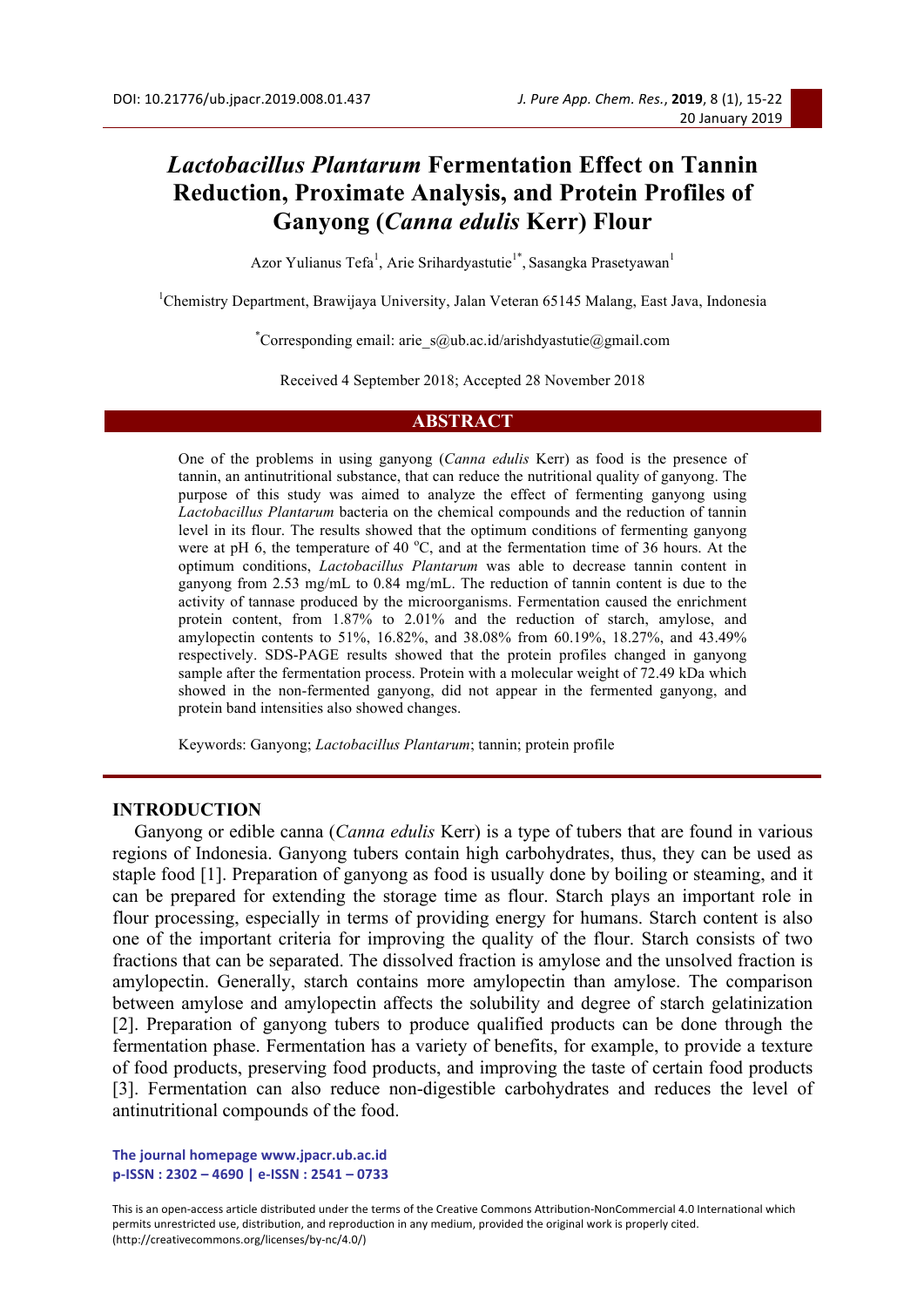One of the obstacles to the utilization of ganyong as food is the existence of antinutritional compound which is tannin [4]. Tannin is a unique polyphenol because it has either a positive or negative effect on human health. Tannin can act as an antioxidant that binds free radicals, thus, the body can avoid cell damage and prevent diseases. However, tannin is an antinutritional compound because it can bind to proteins forming insoluble chemical complex causes a reduction of protein digestibility and can affect the activity of enzymes in the human digestive system [5]. It is necessary to make treatments for decreasing tannin compound in the ganyong tuber, thus, it is not harmful for consumption [6]. One of the treatments to decrease tannin content in ganyong tuber is to use enzymes produced by certain microorganisms through the fermentation process to hydrolyze tannin.

*Lactobacillus plantarum* is one of the microorganisms capable to hydrolyze tannin by producing an extracellular tannase that hydrolyzes ester bonds in tannin compound into glucose and gallic acid [7], [8]. Previous studies have shown that in addition to reducing antinutrition, *Lactobacillus Plantarum* fermentation can increase protein content in foods [9], [10]. The microorganism is not pathogenic that causes infection and intoxication, and it has been widely applied in the fermentation of food products so it can be used in this study. Moreover, the fermentation method to decrease tannin content in ganyong tuber using *Lactobacillus Plantarum* bacteria has never been done before. In this study, ganyong fermented flour was then analyzed by using Sodium Dodecyl Sulfate Polyacrylamide Gel Electrophoresis (SDS-PAGE) technique to obtain the protein profile of ganyong fermented flour.

### **EXPERIMENT**

#### **Chemicals and Instrumentation**

Ganyong tubers used in this study were obtained from Pujon-Malang. Microbial culture, chemicals, and reagents used include *Lactobacillus plantarum* bacteria obtained from Center for Food and Nutrition Studies Laboratory of Gadjah Mada University, deMan Ragosa Sharpe Agar (MRSA) (Oxoid), deMan Ragosa Sharpe Broth (MRSB) (Oxoid), bacterial peptone (Merck), ammonium iron(III) sulfate (Emsure), potassium ferricyanide (Merck), Nelson reagents (Merck), ammonium molybdate (Merck), sodium arcenate (Merck), sodium thiosulfate (Merck).

Main instrumentals used include incubator (Haraeus Type B 5042), oven (Memmert), pH meter (inoLab WTW), water bath (Memmer W 200), shaker (Edmund Buhler SM 25, 24B), autoclave (all American Model 20X), laminar air flow, UV-Vis Spectrophotometer (Shimadzu Model 160A double-beam), Visible spectrophotometer (Thermo Scientific Genesys 20), and electrophoresis equipment (SDS-PAGE).

#### **Procedure reaction**

#### **Optimum Conditions of Fermentation**

The determination of optimum conditions of fermentation included determination of optimum pH, optimum temperature, and optimum fermentation time which were done with 4 variations of treatment in triplicate, based on the lowest tannin content of each treatment. For the determination of optimum pH, the variations used are pH 4, pH 5, pH 6, and pH 7. The optimum pH obtained would be used to determine the optimum temperature of fermentation with temperature variations of 35  $^{\circ}$ C, 40  $^{\circ}$ C, 45  $^{\circ}$ C, and 50  $^{\circ}$ C. Furthermore, optimum pH and optimum temperature obtained would be used to determine the optimum fermentation time of the fermentation with a variation of time 12, 24, 36, and 48 hours.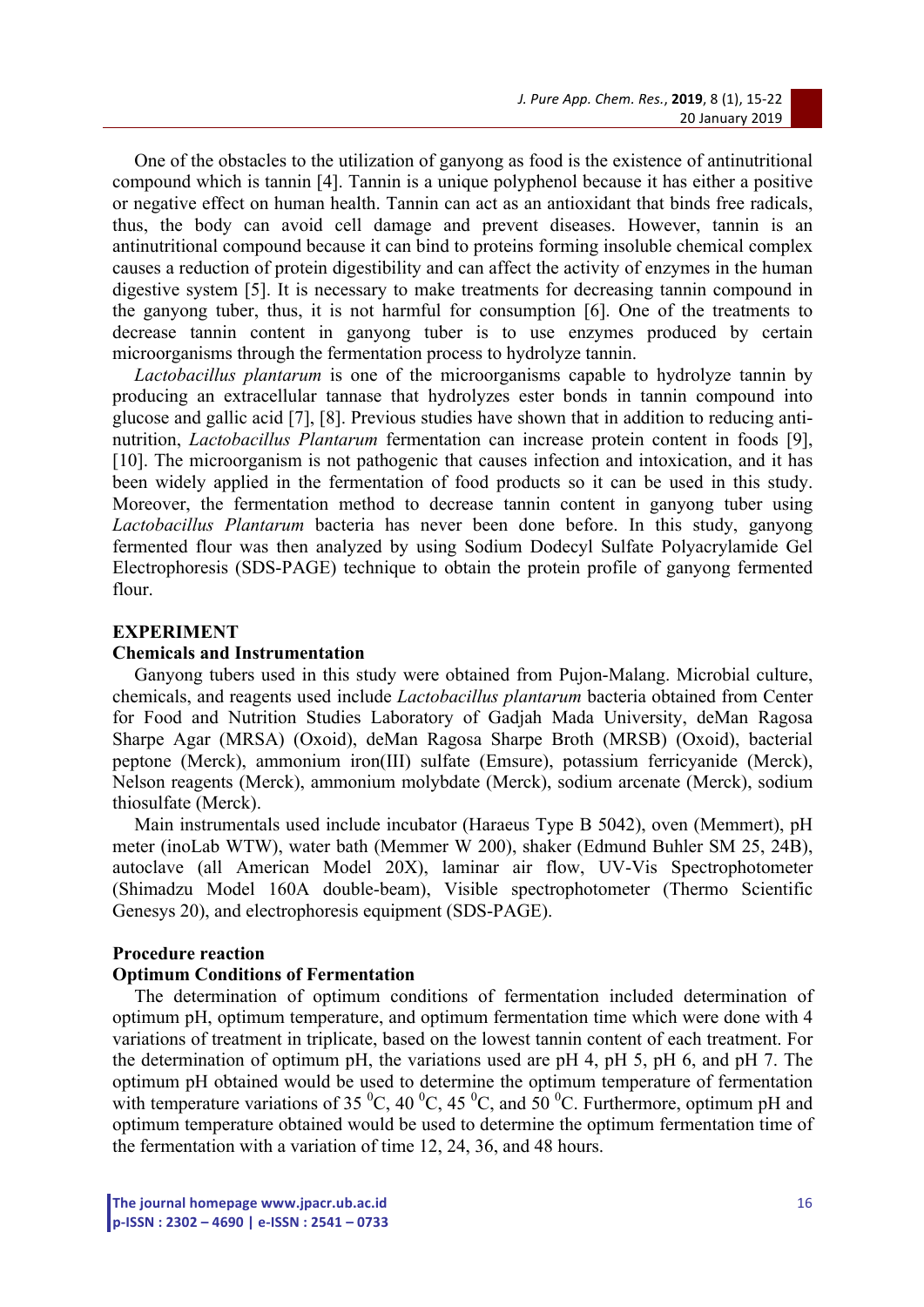## **Tannin Content Analysis**

The content of tannin in ganyong flours was analyzed using Nishitani and Osawa's method [11] that modified by Setiarto and Widhyastuti [12] which was initiated by making a tannic acid calibration curve. Standard tannic acid solution with a concentration of 25 ppm was added to 5 of volumetric flasks 25 mL as much as 1, 2, 3, 4 and 5 mL respectively, then, each flask was added with 3 mL of ammonium iron(III) sulfate solution. The solution was stirred for 30 minutes and then added with 3 mL of potassium ferricyanide solution and stirred again for 30 minutes. The solution was diluted with distilled water to prepare a standard solution of 1, 2, 3, 4, and 5 ppm, and the absorbance was measured at 752.5 nm wavelength.

As much as 2.5 grams of the modified ganyong flour was dissolved into 50 mL of water and then taken as much as 5 mL and diluted in 10 mL volumetric flask. 1 mL of the solution was taken and diluted again by addition of ammonium iron(III) sulfate solution (shaken for 30 minutes), potassium ferricyanide solution (shaken for 30 minutes), and water, then the absorbance was measured at 752.5 nm wavelength.

### **Analysis of Starch Content**

Two grams of the sample was suspended using 50 mL of water then centrifuged for 15 minutes at 5000 rpm. The suspension was filtered then the precipitate was washed and transferred into 500 mL Erlenmeyer flask containing 200 mL of water. A-25 mL of 25% HCl was added to the mixture. The solution was neutralized using 45% NaOH and filtered. Nelson-Somogyi method [13] was used to measure the starch content of the resulted filtrate.

#### **Analysis of Amylose and Amylopectin Contents**

1 mL of 95% ethanol solution and 9 mL of 1 N NaOH were added to 0.1 gram of ganyong flour and heated for 1 hour, then the solution was diluted to 100 mL. After that, 5 mL of the solution was placed into 100 mL volumetric flask and diluted again by adding 1 mL of 1 N  $CH_3COOH$ , 2 mL of 2% I<sub>2</sub>, and water. The absorbance of the solution was measured using UV-Vis Spectrophotometer at 620 nm of wavelength and then calculated the amylose content. The content of amylose was used to estimate the content of amylopectin in the sample based on the total difference between amylose and the starch contents.

#### **Protein Content Determination**

Protein content determination was performed using the micro-Kjeldahl method [13]. A gram ganyong flour was diluted with water in a 10 mL volumetric flask, then transferred to the Kjeldahl's flask. Next, 10 mL of  $H_2SO_4$  and 5 grams of Na<sub>2</sub>SO<sub>4</sub>-HgO mixture as catalyst was added to the solution and boiled for 30 minutes. The solution was then distilled with a quantity of NaOH-Na<sub>2</sub>S<sub>2</sub>O<sub>3</sub> to converted ammonium salt to ammonia. The end of the condenser was dipped into an Erlenmeyer flask containing a saturated boric acid solution, and then the distillation result was titrated with a hydrogen chloride solution by way of phenolphthalein indicator.

## **Protein Profile Analysis of Ganyong Flours Using Sodium Dodecyl Sulfate– Polyacrylamide Gel Electrophoresis (SDS – Page) Method Gel preparation**

Gels used for the analysis were separation gel and stacking gel. The separation gel was prepared by mixing 1.9 mL of water with 1.3 mL of 1.5 M Tris-HCl buffer solution (pH 8.8), 1.7 mL of 30% acrylamide solution, 50 µL of 10% APS (ammonium persulfate) solution, and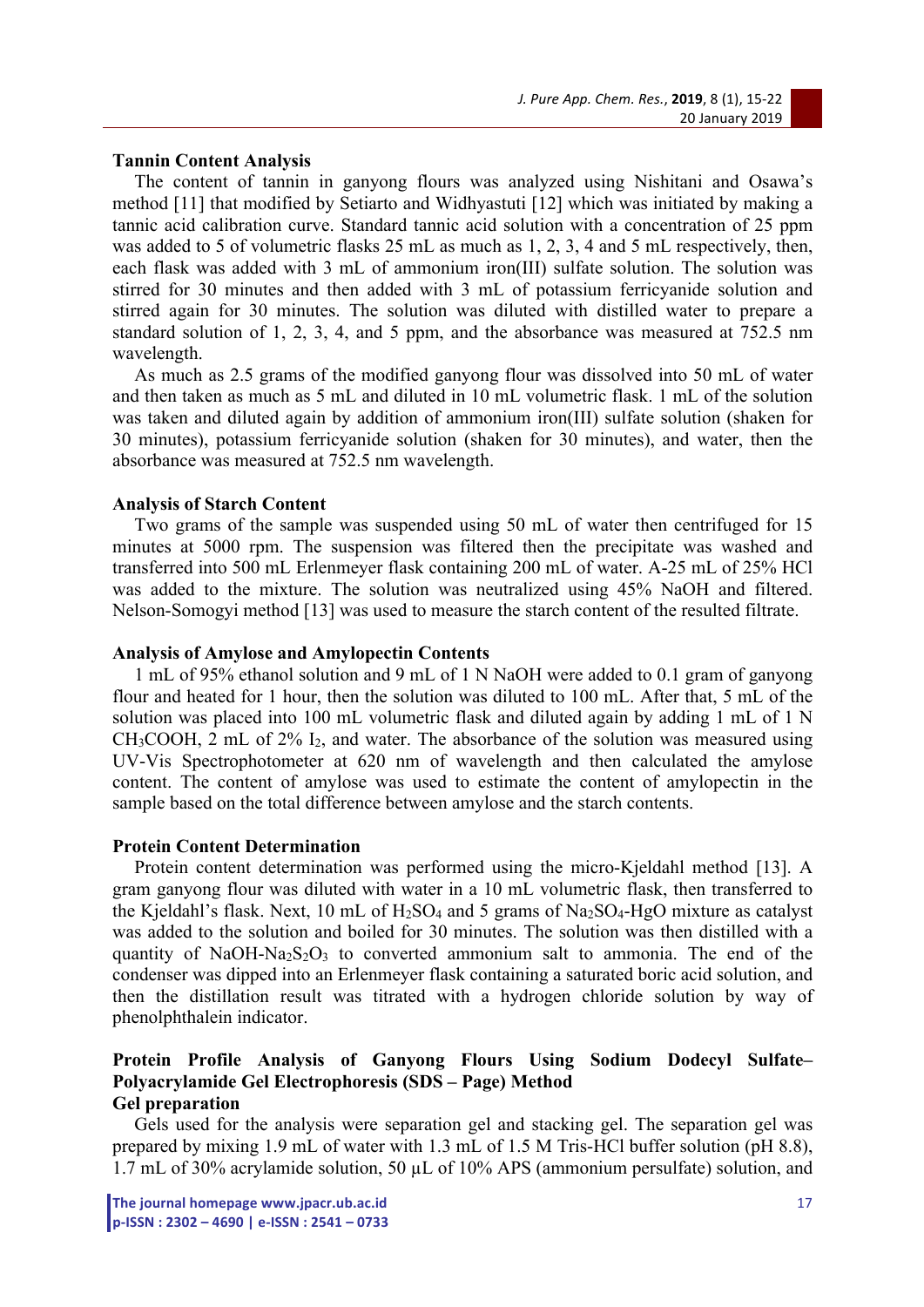2 µL of TEMED (N,N,N',N'-tetramethyl-ethylenediamine) solution. The mixture was stirred and formed in a gel plate. The stacking gel was made by mixing 1.4 mL of water, 250 uL of 1 M Tris-HCl buffer solution (pH 6.8), 330 µL of 30% acrylamide solution, 20 µL of 10% SDS solution, 20  $\mu$ L of APS solution, and 2  $\mu$ L of TEMED solution. The mixture was stirred and poured over the separating gel, then a well-forming comb was inserted and left for 30 minutes.

## **Preparation and Running Sample**

Ganyong samples were suspended to the phosphate buffer solution and boiled for 5 minutes. The gel mold was placed into the electrophoresis box, the upper and lower reservoirs were filled with the separation buffer solution. As much as 10 µL prepared sample was loaded into the wells, and the protein marker was loaded into the first lane. Electrophoresis was run at 200 V voltage, and the running process was stopped when proteindye markers reached the bottom of the gel.

### **Staining and Determination of Molecular Weight**

The resultant gel was immersed in a dye solution and stirred for 6 hours. After the staining process, the gel was washed using water then soaked into the destaining solution. The destaining solution was changed until produced a clear gel. The determination of molecular weight was done by measuring the migration distance of protein bands.

### **Statistical Analysis**

In this study, triplicate data of tannin content analysis were statistically analyzed using the Completely Randomized Design (CRD) model performed by the Statistical Package for Social Science (SPSS) 19.0 software program. The Least Significance Different (LSD) test at 5% level ( $p < 0.05$ ) was then performed to determine the difference between the treatments.

## **RESULT AND DISCUSSION**

## **Tannin Level of Ganyong Flours**

The results of this study showed that the fermentation treatment of ganyong flours using *Lactobacillus Plantarum* bacteria could decrease tannin content (Figure 1). The tannin content in the non-fermented ganyong is 2.53 mg/mL. During the fermentation process, *Lactobacillus Plantarum* bacteria produce tannase (tannin acyl hydrolase) that can hydrolyze tannins contained in ganyong flour [14]. Tannin acyl hydrolase is an enzyme that catalyzes the hydrolysis reaction of ester bonds in the hydrolyzable tannin and gallic acid ester to produce gallic acid and pyrogallol which is antioxidants [15], [16].

In the determination of optimum pH, the largest decrease in tannin content was obtained at treatment with pH 6. pH 6 was then used as the optimum pH in the subsequent treatment to determine the optimum temperature. The result showed that in the fermentation at a temperature of  $40\degree$ C, the content of tannin was the lowest compared to the other temperatures. These results are in agreement with the previous study which reported that the activity of tannase is optimum to hydrolyze tannin at pH 6, and temperature of 40  $^{\circ}$ C [17].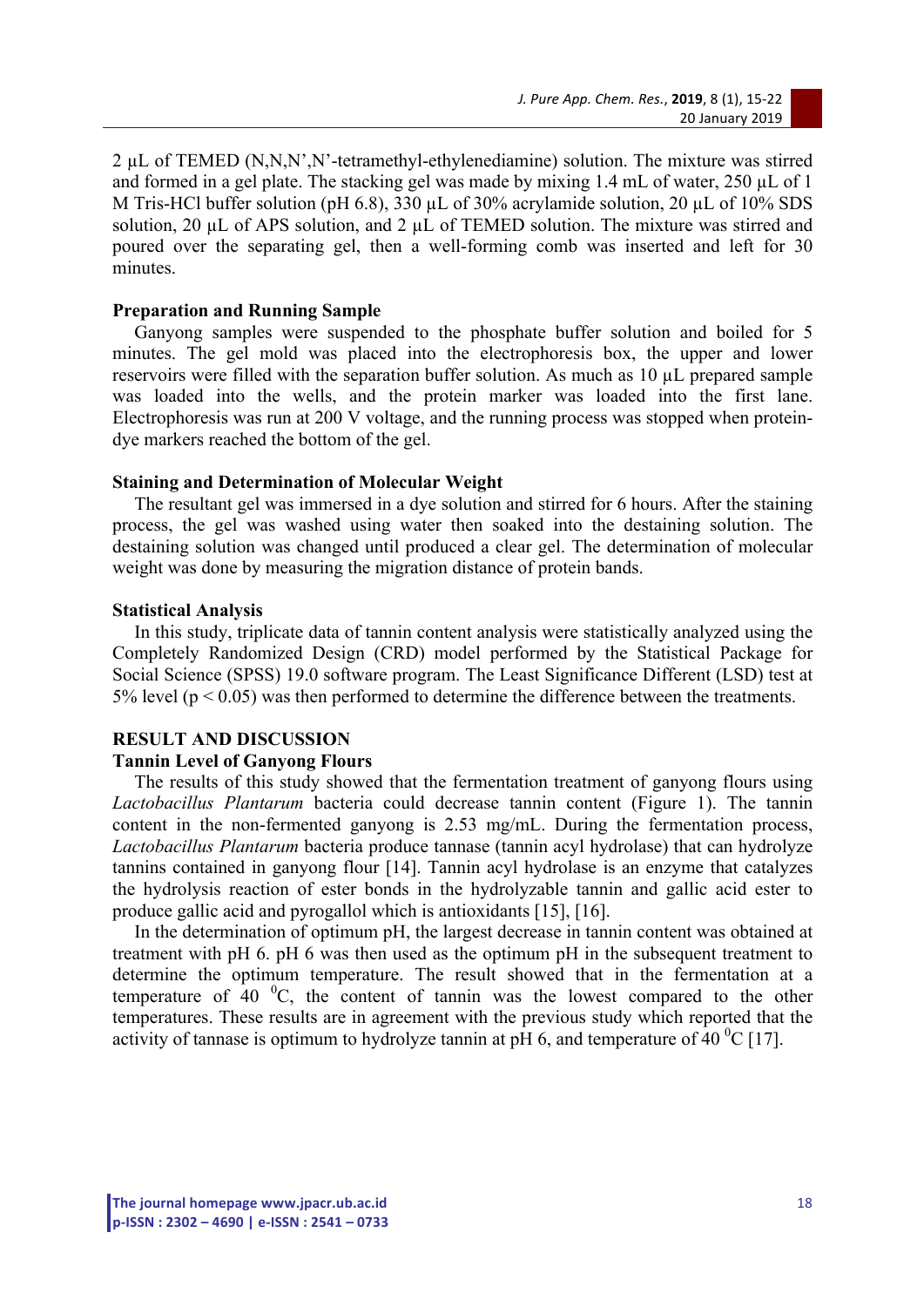

Figure 1. Tannin contents in the determination of optimum conditions of fermenting ganyong. (above) pH; (bottom) temperature and fermentation time.

It can be seen that in determining of optimum fermentation time, treatment with 48 hours produced the lowest tannin level, but treatment with 36 hours was statistically the best treatment, thus, it was used as the optimum fermentation time in this study.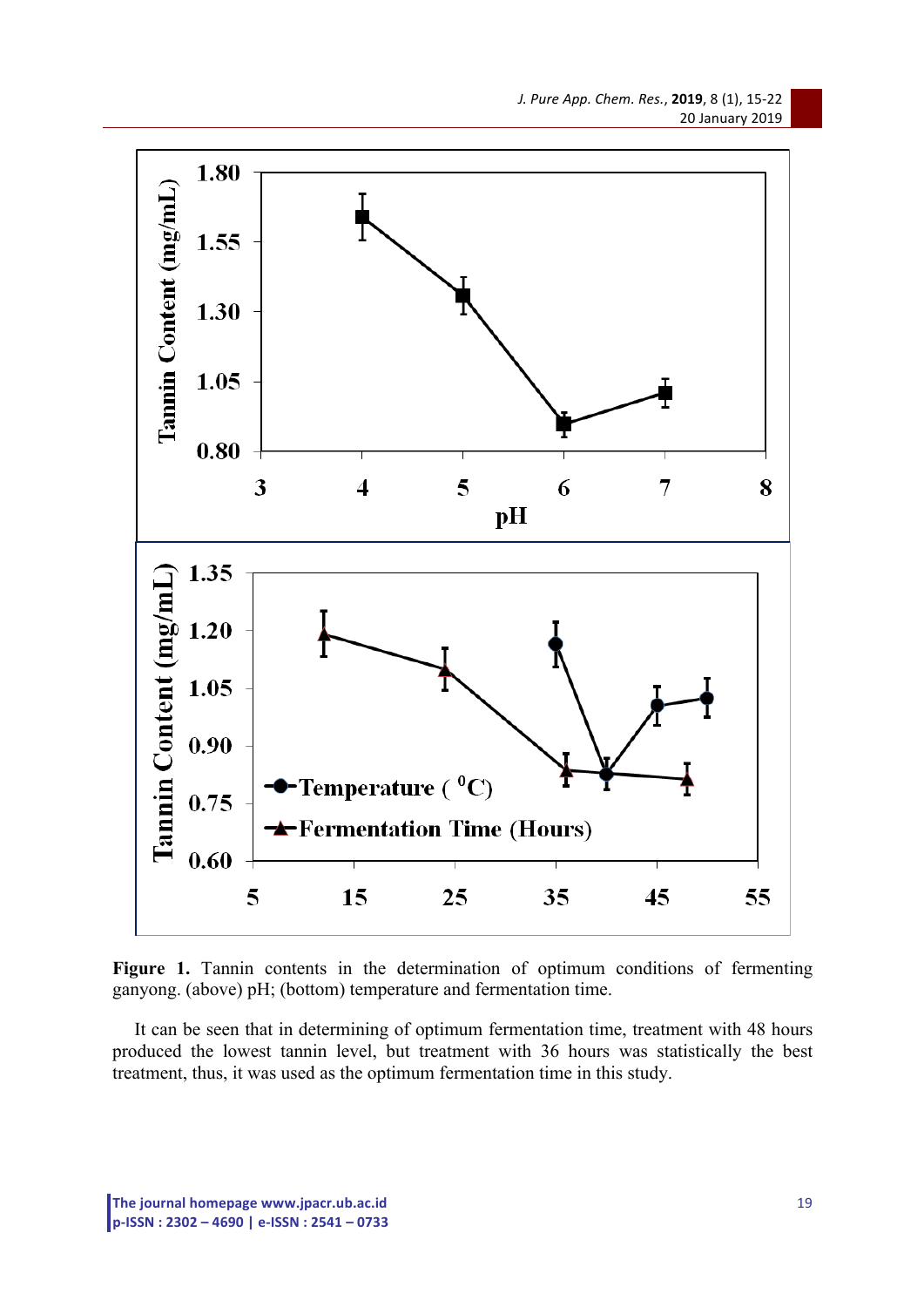

**Figure 2.** Mechanism of action of tannin acyl hydrolase (tannase) to catalyzes the breakdown of tannins. (a) Ethyl gallate; (b) Methyl gallate; and (c) Gallotannin [14].

## **Protein, Starch, Amylose, and Amylopectin Levels in Fermented and Non-Fermented Ganyong Flours**

After obtaining the optimum condition of *Lactobacillus Plantarum* fermentation, measurements were made to compare contents of starch, amylose, amylopectin, and protein of the fermented and non-fermented ganyong flours (Table 2). In this study, carbohydrate levels in the form of starch, amylose, and amylopectin of ganyong flour decreased after 36 h fermentation treatment using *Lactobacillus plantarum*. The decrease in carbohydrates occurred because during the fermentation, the bacteria utilized carbohydrate components such as amylose and amylopectin as a carbon source for its growth [18].

| N <sub>0</sub> | <b>Ganyong Flour</b><br><b>Contents</b> | <b>Fermented</b><br>$($ % $)$ | Non-fermented<br>$\left( \frac{0}{0} \right)$ |
|----------------|-----------------------------------------|-------------------------------|-----------------------------------------------|
|                | <b>Starch</b>                           | $51.90 \pm 2.12$              | $60.19 \pm 2.16$                              |
|                | Amylose                                 | $16.82 \pm 3.33$              | $18.27 \pm 3.39$                              |
|                | Amylopectin                             | $38.08 \pm 1.61$              | $43.49 \pm 1.24$                              |
|                | Protein                                 | $2.01 \pm 0.04$               | $1.87 \pm 0.01$                               |

**Table 1.** Data of protein, starch, amylose and amylopectin contents in ganyong flours

The results also showed that the fermentation of ganyong using *Lactobacillus Plantarum* bacterial increased protein concentration. A previous study confirmed that fermentation can convert substrates containing nitrogen and carbon into proteins [19]. It was seen in Table 2 that starch level decreased but protein level increased.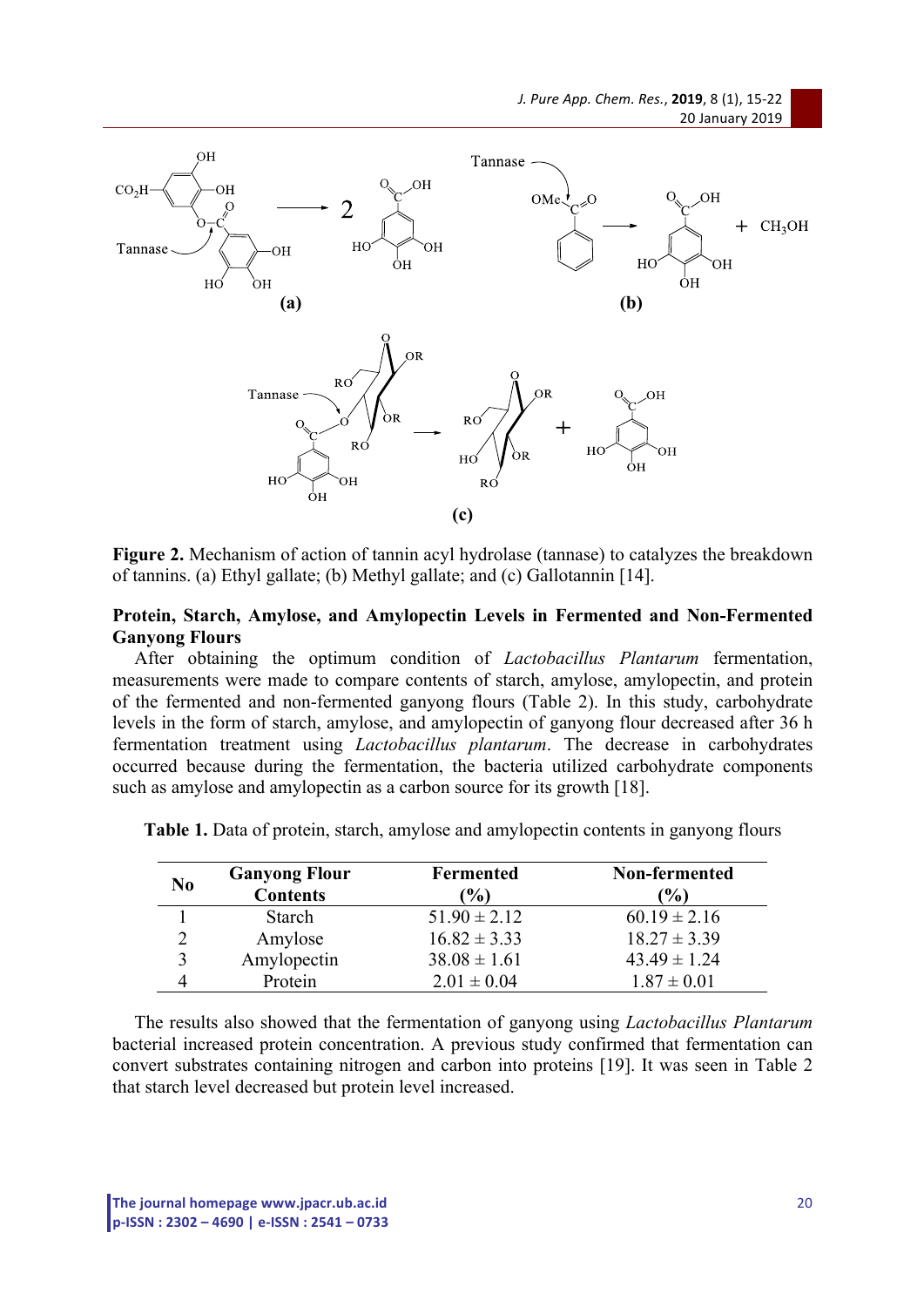#### **Protein Profile of Ganyong Flours**

The protein profile of fermented and non-fermented ganyong flours can be determined by using electrophoresis technique with SDS-PAGE. The result shown in Figure 3 shows that there are differences in protein patterns in both fermented and non-fermented ganyong flours.



Figure 3. SDS-PAGE results of fermented and non-fermented ganyong flours. Lanes: (1) Marker; (2) Non-fermented ganyong flour; (3) Fermented ganyong flour.

Non-fermented ganyong flour (second lane) contained proteins with molecular weights of 72 kDa, 28 kDa, 15 kDa, 13 kDa, and 12 kDa. After fermentation in optimum conditions, the protein band with 72 kDa range disappeared, while the other protein bands re-appeared in the fermented ganyong flour (third lane) with different intensities. The disappeared 72 kDa protein is suspected to be a protein that binds with tannin causes antinutritional effects. The missing of protein is thought because the protein is converted to another substrate during the fermentation process. *Lactobacillus Plantarum* can produce proteinases that responsible for the degradation of protein [20].

It can be seen that there was a decrease in intensity in the 28 kDa protein band. Meanwhile, there was an increase in intensity in the molecular weights of 15 kDa, 13 kDa, and 12 kDa. This fermentation process may induce the synthesize of new proteins that have more functional properties. There was a new protein band in the fermented ganyong sample with a molecular weight of 26 kDa, but the intensity is very small.

The differences of protein band intensity shown in SDS-PAGE results of fermented and non-fermented ganyong flours indicated that the activity of *Lactobacillus Plantarum* bacteria in the fermentation process has an effect on protein profiles.